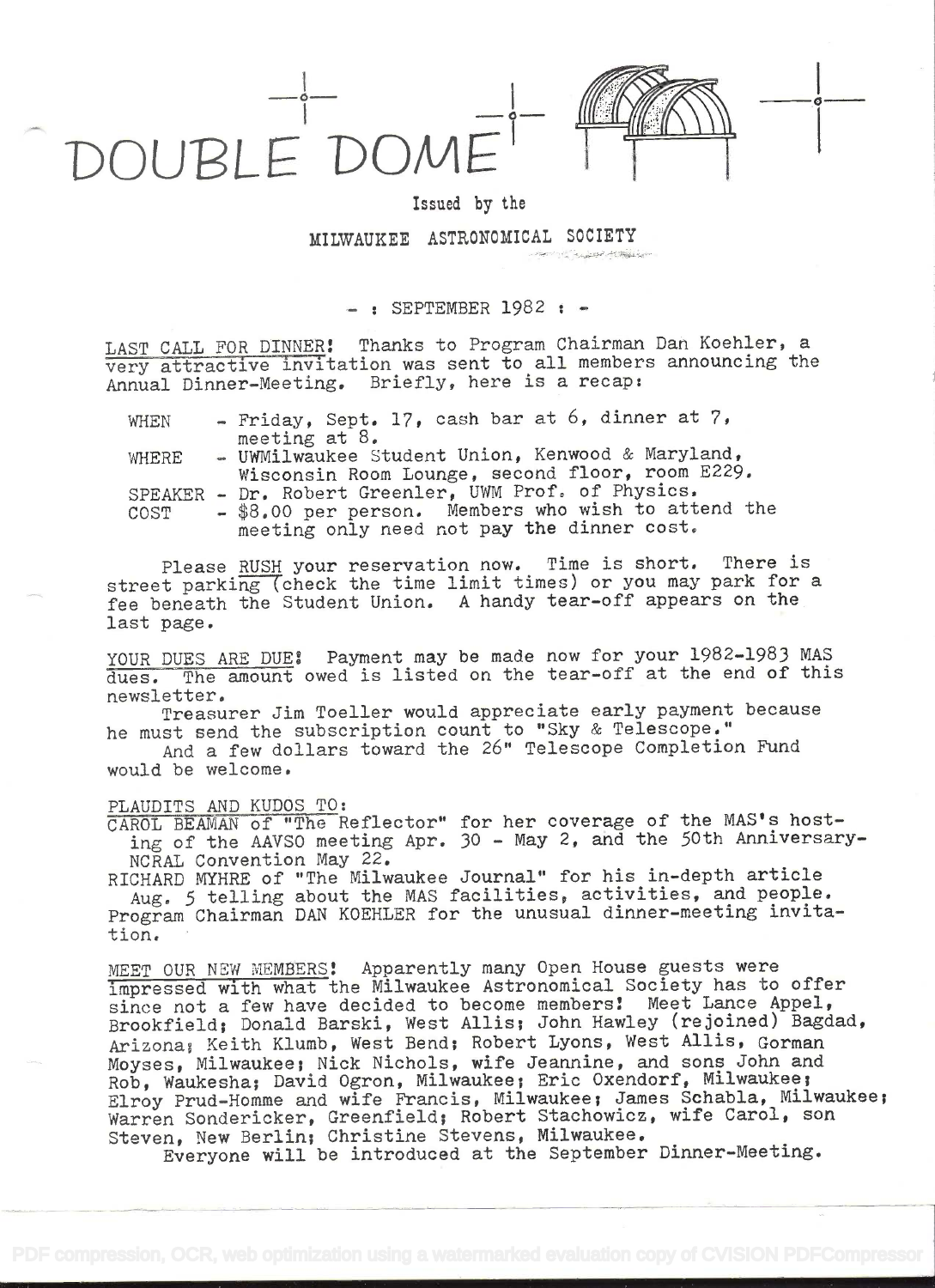GET A NEW MUG! A number of MAS 50th Anniversary coffee mugs are available from President Frank Roldan.

They are made of high quality white ceramic and show the MAS emblem in blue.

You may obtain one or more for \$5.00 each at the Sept. Dinner-Meeting or at any monthly Program-Meeting. Proceeds will go towards the 26" 'scope Completion Fund.

PUT ON YOUR THINKING CAP and come up with a new name for the "Double-Dome" and a sketch for the name plate. The sketch(s) need not vie with a da Vinci or Picasso. We want ideas. Entries will be judged for aptness. If yours wins, you'll get a prize.

Send your entry(s) to Frank Roldan, 3842 W. Park Hill Av., Milwaukee, Wis., 53208.

FUTURE EVENTS:

Fri., Sep. 17: 14th Annual MAS Dinner-Meeting. See article. Fri., Sep. 24, 7:30 P.M.: Board of Directors meeting, at the observatory. observatory.

Wed., Oct. 6, 7:30 P.M.: Observatory meeting at the observatory. All members welcome, especially new ones!

1984 NATIONAL CONVENTION: The MAS has offered to host the 1984 National Astronomical League Convention. Dan. Koehier volunteered to be chairman. Can you help?

26" (O.6m) TELESCOPE PROGRESS REPORT: Ail members received a progress report in July from Technical Director William Tuerck. If you've set it aside to read later please do so now. It is interesting, very detailed, well written, and encouraging. Any one who wants a copy should call L. Simandl, 933-3052.

Hopefully, the finished mirror will arrive by the end of this month!

FOR SALE: Celestron C-5, no wedge or tripod. Telescope only with fork mount and 4, 12, and 25mm eyepieces. Priced at \$700.00. Please call Paul Fredrickson at 535-1258.

|  | MEMBERS NIGHT KEYHOLDERS:         |              |  |                          |          |  |
|--|-----------------------------------|--------------|--|--------------------------|----------|--|
|  | Sept. 11 J. Pfannerstill 548-9287 |              |  | Oct. 2 H. Auchter        | 542-2158 |  |
|  | 18 T. Schmidtkunz                 | $276 - 9675$ |  | 9 J. Asztalos            | 258-5626 |  |
|  | 25 V. Tangney                     | 327-7976     |  | 16 P. Borchardt 445-1181 |          |  |

Saturday night is member's night at the observatory. All members are invited to come out to observe, learn how to use the equipment available, or just chat. Call the keyholder the Fri. before his night - cancel Sat, if necessary. Keyholder should report anyway. He will also oversee tours during the week ending with his assigned night. Mr. J. Toeller (352-7144) will act on requests.

 $-$ : FULL HARVEST MOON SAT., OCT. 2 :  $-$ 

OCTOBER DOUBLE-DOME DEADLINE: Friday, October 1.